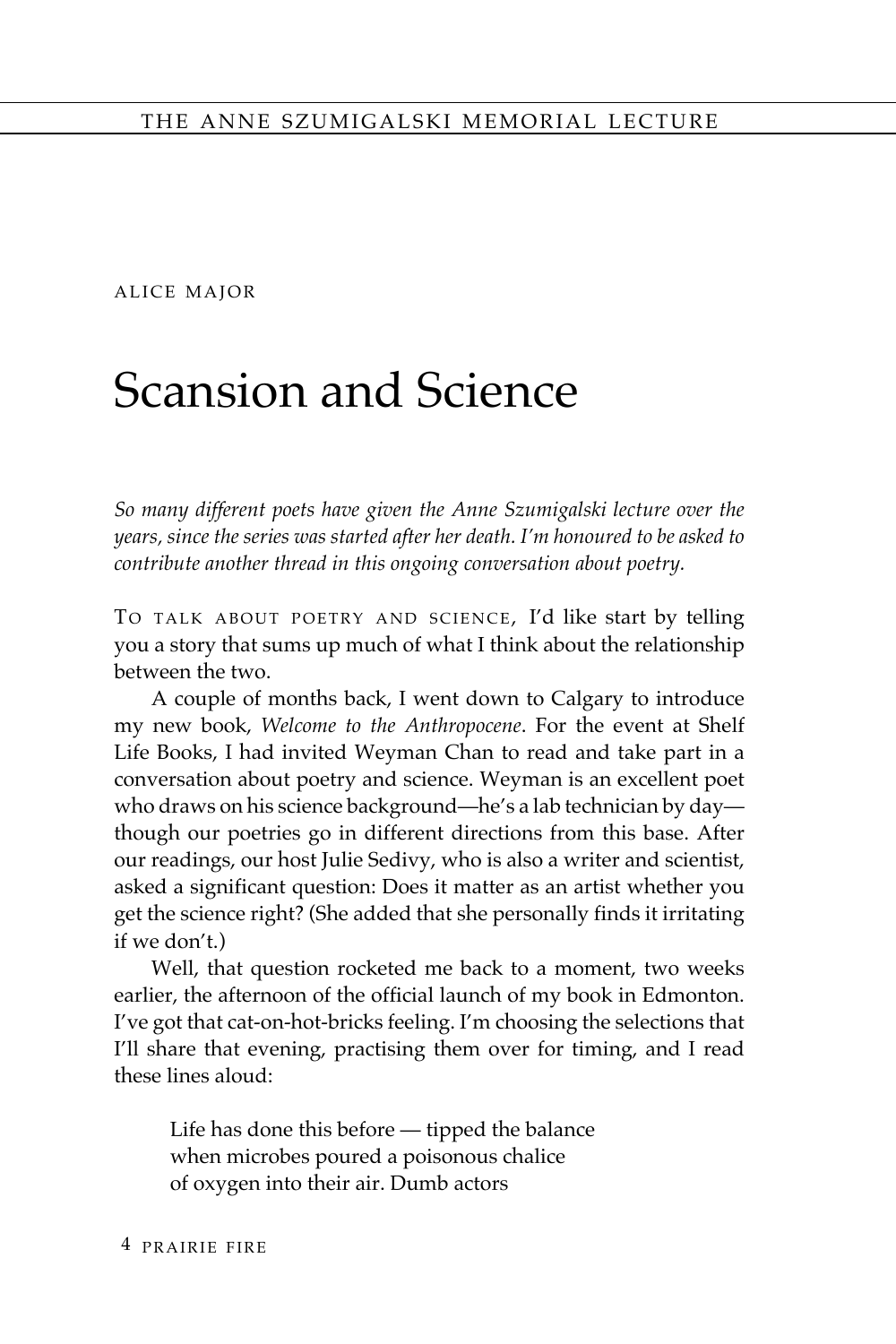in their own demise, *Cyanobacter*  out of control, replicating round the globe. Their own waste product choked those anaerobes until they couldn't take it any more and died...

I stopped. "Oh, shit!" I thought. "That's wrong!"

Cyanobacter are blue-green algae—they didn't kill themselves off. They took over, they're doing fine. In fact, they're the basis of our whole food chain today. What they did do was pour oxygen into the atmosphere and choke off a previously dominant life form, the anaerobic bacteria that can't tolerate oxygen.

I do basically understand the Great Oxygenation Event. How did my poem go off the rails?

It happened while I was doing the last round of edits on the manuscript. The lines in the earlier version weren't working the way I wanted them to—the scansion felt lumpy. One line in particular went something like "their waste product choked the anaerobes." As poetry, it was a complete clunker. In a moment of misguided inspiration, I added a word and changed another, so that it read "their own waste product choked those anaerobes" and I felt okay about it. I now had four long 'o' sounds in the line. And the iambic beat felt better. I tweaked a couple of other words the same way and signed off on the manuscript.

And only now, holding the printed book in my hand, did I notice that the change had completely reversed the meaning of the line! Scansion had trumped science.

I felt genuinely sick, that whacked-in-the-solar-plexus sensation. For a mad half-hour, I wanted to phone the University of Alberta Press and plead with them to call back the entire print run. I thought of sending out a notice on social media as a kind of *mea culpa*—"forgive me, Facebook, for I have sinned." I didn't carry out flamboyant acts of expiation—though I guess that's what I'm doing here. I still feel sick.

Now, a poetry book isn't an exam you can flunk because you gave the wrong answers. Why did I want to call off the launch and hide in a dark closet with a bucket to throw up in? Is it just me? Am I overly sensitive to criticism?

But I'm not *that* sensitive. Yes, we poets are fussy; we care about the details of our work and, as Oscar Wilde said, can spend a morning deciding whether a line needs a comma or not. However, I accept with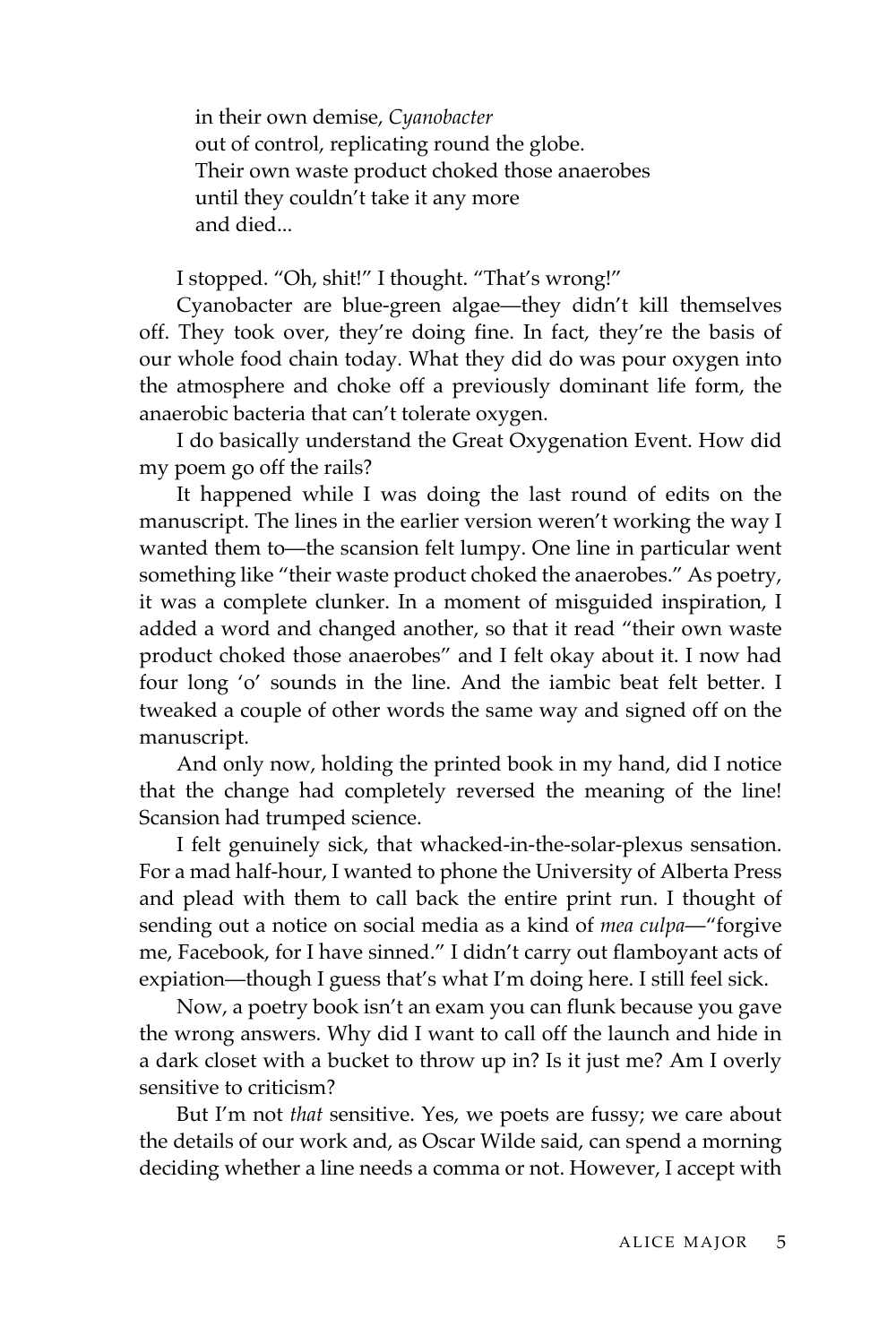equanimity that there will be misprints and mistakes. You always find them, no matter how scrupulous the editing, and sometimes you don't even notice them for years afterwards.

When I find something like this, I don't normally want to sequester myself in a dark space. For instance, when I realized, in the case of this same long poem, that the last two lines had switched from iambic pentameter to alexandrines—six beats instead of five—I shrugged and said, "I'll pretend that's what I meant to do all along."

As for getting facts out of whack, well, isn't there something called poetic licence? John Keats could have Cortez stand "silent on a peak in Darien"<sup>1</sup> as the first European explorer to see the Pacific Ocean, even though it was a completely different conquistador, Balboa, who did so. We don't haul Keats over the coals for the historical inaccuracy it doesn't seem essential to the truth of the poem, which is about the wonderful feeling of exploration he got from starting to read a translation of Homer.

At that event in Calgary, Weyman Chan could say that he isn't so very concerned about accuracy—that the concepts and language of science are his starting point, not a narrow-gauge railroad. But, for me, getting things "right" somehow goes to the heart of what I feel I'm doing as a poet. It has something to do with the idea of poetry and truth. And that's what I'd like to unpack here.

#### *Truth and …*

Truth is one of those amorphous concepts we've been trying to throw our arms around for a very long time. We feel that poetry is somehow supposed to be "truthful" in some deep way. There's that other famous line by Keats: "Beauty is truth, truth beauty," which is a line of great poetry but seriously fuzzy philosophy.

Of course, since Keats's time, we've all become self-conscious about the word: it's so absolute and imperial. We've learned to say things like "your truth is not my truth"—and yes, that is "true." Your narrative, your experience of facts, can be very different from mine. However, this position can take us dangerously close to saying that truth is always relative, a position that I think has become perilous in this age of fake news; it seems to say that even the pursuit of accuracy doesn't matter.

The word "truth" comes from a Proto-Indo-European root that means to be firm, solid, steadfast. It's a root that also gives us the word "trust." I refuse to accept that we must live in post-truth times—which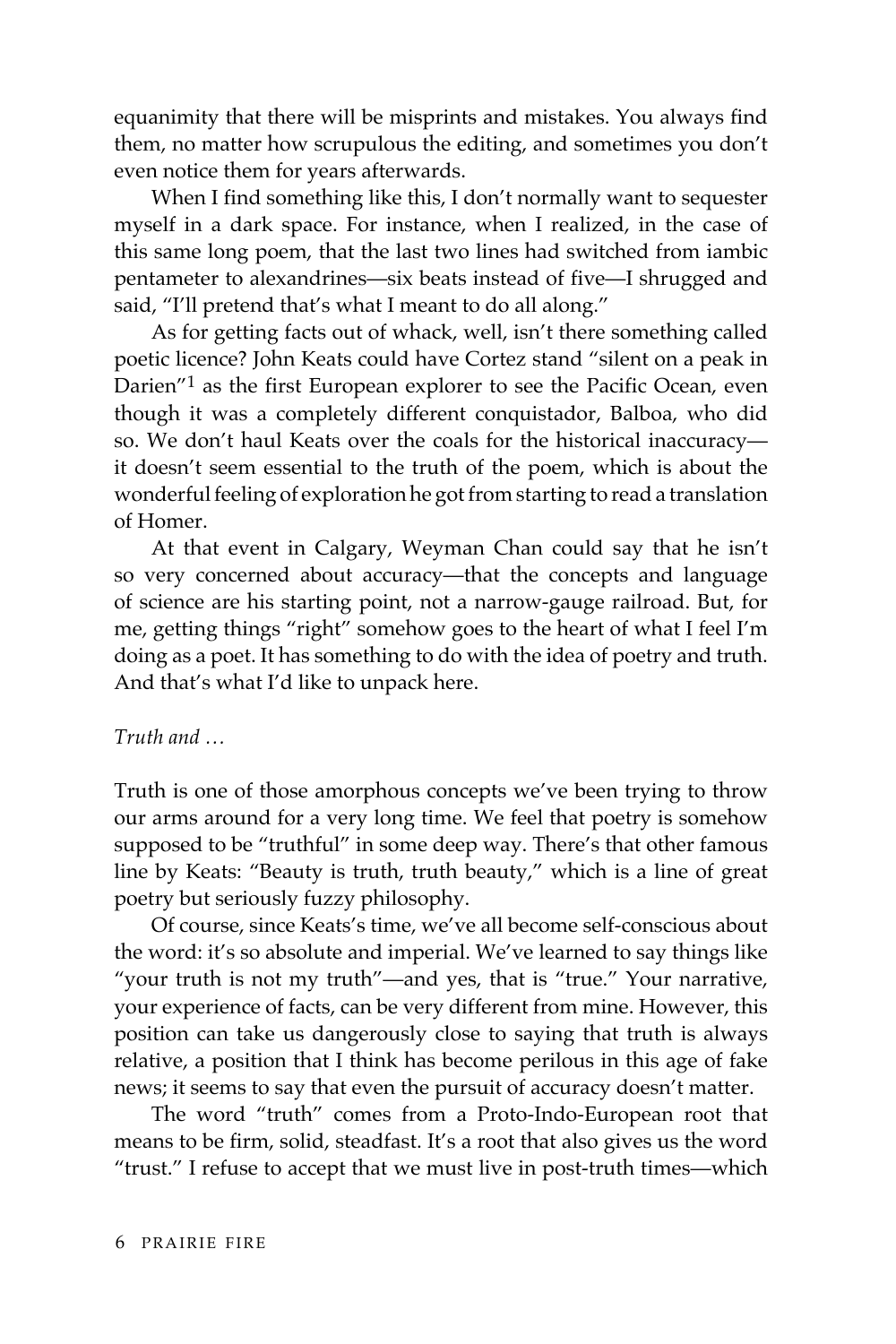would be a time without the possibility of trust. And I refuse to accept that we shouldn't aspire to some universal understanding that we feel we can share, a place that transcends our individual experiences.

Though philosophers can argue this position heatedly, I maintain there is a physical bedrock to the universe that isn't subject to our subjectivity. Maybe bedrock is the wrong metaphor—it's too solid, too tangible. However, there *is* an underlying coherence to the world's many phenomena that we can explore.

We often equate truth with identifying the facts: inarguable, definite, hard. But facts are *not* small, irreducible granules. They are always embedded in a context, linked, inextricable. Facts are, above all, relationships. Often, they are relationships we might not have noticed before (like the ones that link waves with particles, or human activity with the planet's climate) that we have to discover through exploration, using the tools of science.

This becomes my working definition of truth. It's the fabric of consistent relationships that make up the cosmos, the planet, our human world. It doesn't reduce to some single equation, some theory of everything, some God particle or a set of commandments. Instead, it's an ecology that ties together physics, genetics, biology, neurons and narratives. In the words of physicist Richard Feynman, "If our small minds, for some convenience, divide this glass of wine, this universe into parts—physics, biology, geology, astronomy, psychology and so forth remember that nature does not know it."2

We can trust facts when they are consistent with the other strands in the fabric; in other words, when they are related. This is the web that scientists try to explore, and that we can all try to understand.

I have had a lifelong interest in that exploration. I feel it's vital for us to understand the dialogue, to bring science into our public discourse in a meaningful way. How do the discoveries—of physics, of evolution, of genetics, of cognitive science—map onto our daily lives? Because there are consequences to understanding (or misunderstanding or misrepresenting or ignoring) science. Maybe we don't have to understand all the details of the relationships, but if we are to understand their significance we need some general picture that is reasonably accurate.

### *Truth and maps*

When I try to link my poetry with science, I feel as though I'm part of a huge mapping project, to map science onto significance. So let's think about that word, "mapping."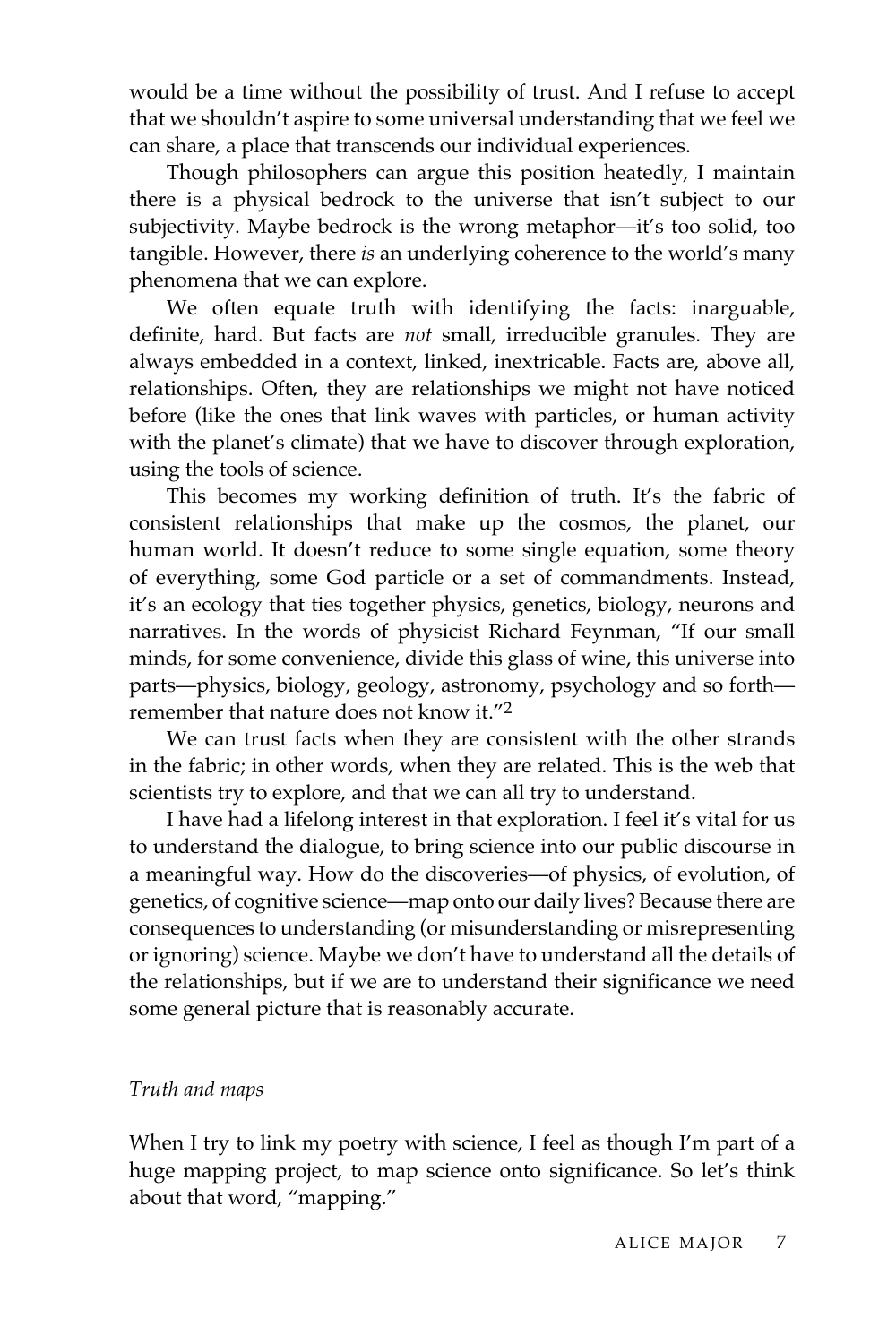A map is an abstraction, of course. We say "the map is not the territory."3 We wag our forefingers and say, "Don't get this model confused with reality." One of the very useful, and cautionary, books on my shelf opens with the sentence, "Not only is it easy to lie with maps, it's essential."4

However, a trustworthy map can give you an overview of the territory, a sense of where you might go in it. It can be accurate (a word that originally meant "done with care") even if it's not complete.

Even mathematicians—who like accuracy very much—use the concept of mapping all the time. They call it "projection," a process that preserves meaningful relationships. Physicist Frank Wilzcek describes a projection as "…a mapping from one shape to another, by which information about the first shape is presented in a new form. Often (but not always) some of the information is lost." This does not invalidate the mapping.

I think that "map" is a good metaphor for what we are trying to build, as scientists, as poets, as human beings. To be useful, a map has to have meaningful connection to the world we are trying to negotiate. Call that connection truth, if you will—a truth that has been woven over time, a shared project.

Think how our map of this planet we live on has evolved throughout our human history from those sketches showing a flat plate with the ocean circling its edge. Even those early maps preserved meaningful relationships about the position of the Mediterranean, the Nile, Greece, Libya. Since then, explorers have come back from voyages with new sketches and voids. Over time, the maps get filled in with increasing accuracy. We push the *terra incognita* further out in space and further back and forward in time.

And the great thing about maps is that they exist usefully at different scales. There's the globe mounted on its armature that sits near my desk, which I can spin to see the shapes of continent and ocean. There's the Google map program that I can use to zoom in on details of the park in my own city when I want to figure out what turn-off I need to take for the dog park. The essential thing is that these scales interlock—they are consistent, that the universe is consistent. So that when we explore our one small part of it, we can explore all of it.

It's like that wonderful mathematical object, the border of the Mandelbrot set. It's a pattern that continues to be as complex as ever, no matter how closely you zoom in on it or how far you pull back.

Let us not draw our maps the way the Flat Earth Society does, maps that don't evolve with time. (By the way, that society will be holding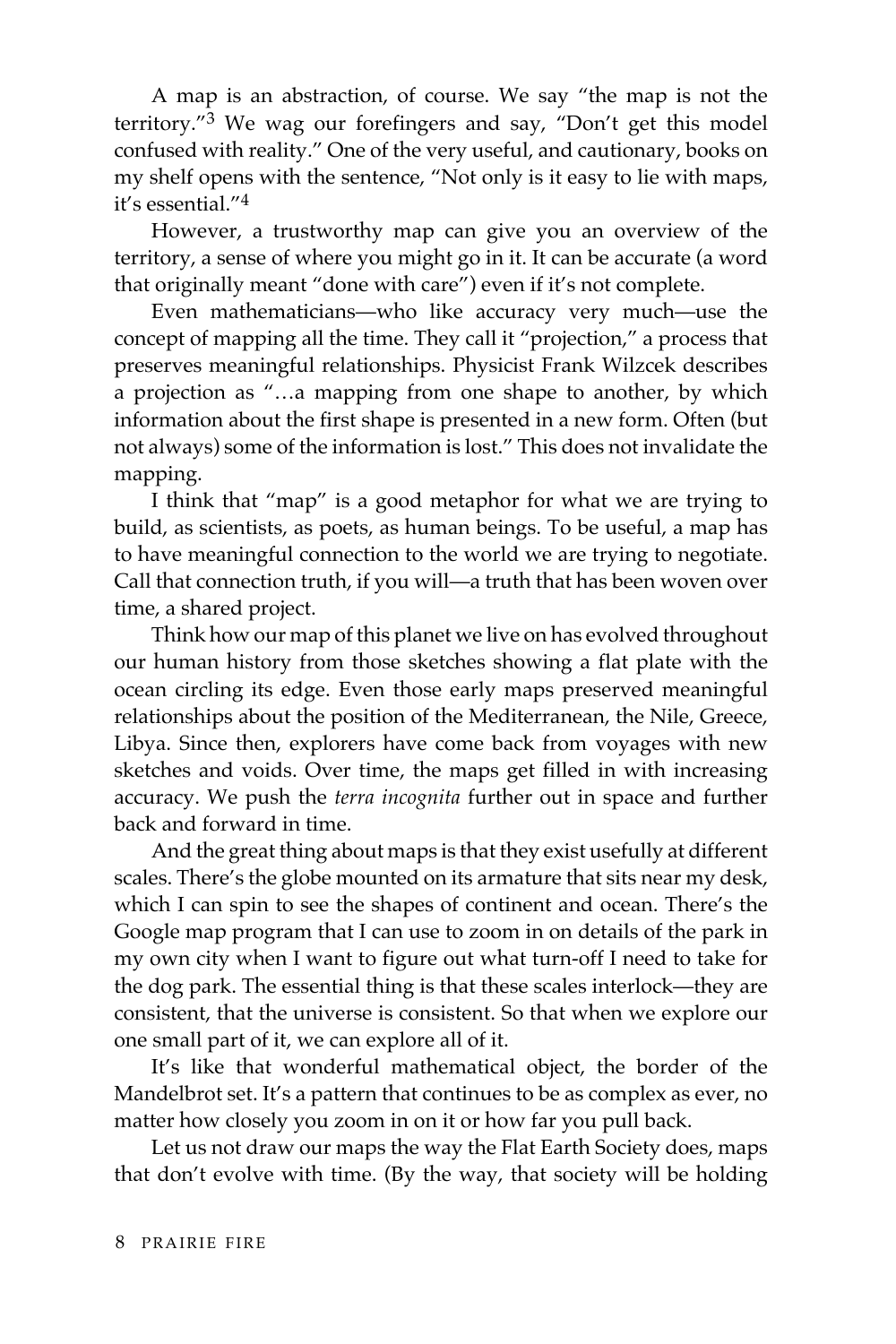a conference in Edmonton this summer. They're meeting at the Fantasyland Hotel. You couldn't make that up!) No, there *is* a truthful map that is faithful to the real terrain. The globe is not "fake news." It is a reality that can be explored, and where we can draw a series of interlocking maps faithful to all the threads of evidence we pull together from different sources.

#### *Who draws the maps and how?*

What are the respective roles of poet and scientist in this endeavour? Scientists and mathematicians can get seriously grumpy about how the general public distorts their findings. They often feel that only the mathematical equations can make for accuracy; anything else will oversimplify *their* truth. Sometimes they say things like "Metaphors deny distinctions between things: problems often arise from taking structural metaphors too literally."

Well, it's a point. However, any attempt to communicate a science-inspired concept to a broader audience will have to depend on analogies and examples and the ordinary language that human beings use.

Math is certainly NOT a language I speak. Sometimes I feel I glimpse shapes in its mist, have a sense of the beauty of the relationships that mathematics can encode. But I can't bring a critical eye to the accuracy of the equations themselves. Like the vast majority of us, I have to depend on others to translate those equations into language, images, narratives that I can get my brain around. So I depend on widening circles of translation—the popularizers, the other writers. But the circles generally start with those scientists who are directly involved in the work and are willing to try to make it comprehensible.

So where can a poet come in? I think there are three places in the landscape where we tend to locate ourselves.

First, poetry is a repository of knowledge, and an attempt to attach that knowledge to meaning. Often poets do this simply by encoding our times. Our work becomes a record of what our generation has been thinking about, what knowledge base we've been using.

I like to think of how Shakespeare was among the first generation of students to learn the new system of Arabic numerals from a school textbook called *The Ground of Arts*, published in 1543. This taught him about the use of zero and how that symbol could hold a place open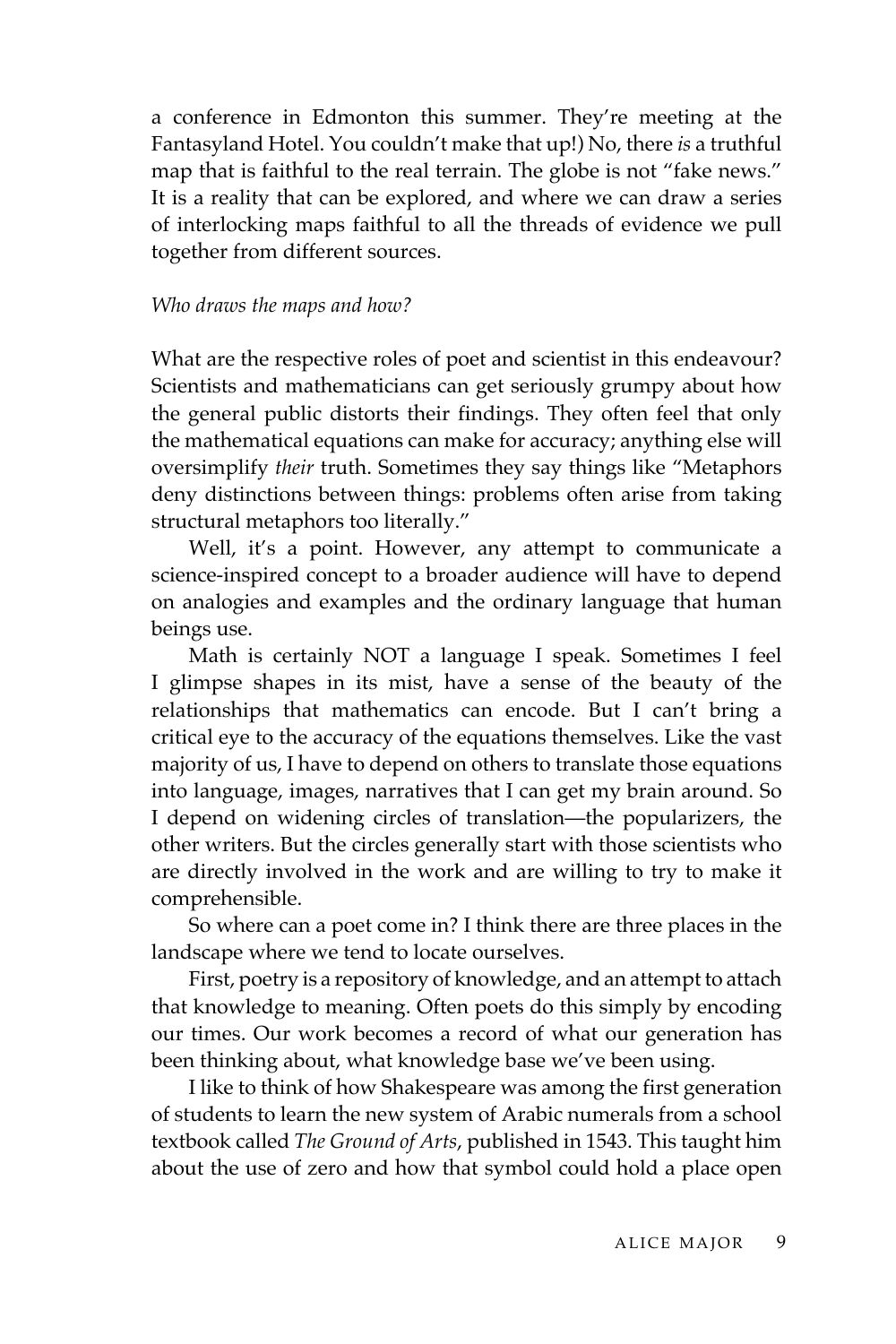in a number—something that was there and yet not there. So, the Fool says to King Lear, "Thou art an O without a figure…Thou art nothing." It's a metaphor Shakespeare would not have come up with if he hadn't learned this new system of using the "cypher."

This is the kind of informal integration of science that we almost can't help but use. For instance, think of the pictures we've gathered in recent decades of our globe seen from space—images that have inspired many poems by creating a new framework for seeing the planet. We don't need a physics degree to write or understand something like P.K. Page's glosa, *Planet Earth*. "It has to be loved as if it were embroidered / with flowers and birds and two joined hearts upon it."5 The limitless ocean at the feet of Keats's conquistador has become a tablecloth on an ironing board.

The second place that a number of poets go is a bit more deliberate. We can mine science for fresh imagery. This is what I have personally used science for throughout my writing life: to "replenish my store of metaphor," in the words of Percy Bysshe Shelley. I remember how fascinating I found the idea of a black hole when I first read about it back in the 1980s, how magical a phrase like "event horizon" seemed to me. It was the way words from my everyday language could be recombined into such strange concepts, which could in turn become new metaphors.

When I do this, I do want to get the science right. I can get annoyed when someone tosses a word like "fractal" into a poem because it sounds good or uses "black hole" to describe the junk drawer, without understanding what kind of map they are making between the concept and their poem. But that's just me, really. I feel that, by not understanding the idea, the writer isn't using its full metaphoric potential. However, I'm not going to dismiss an otherwise interesting poem because the writer hasn't been reading the latest issue of *Quanta*.

But there is a third place in the science-poetry landscape: poem intended as instruction. There's a long tradition of poets trying to integrate a body of knowledge from their time into a system of thought and present it to readers. In the first century BCE, the Roman poet Lucretius wrote his long poem *De Rerum Natura* ("On the Nature of the Universe") because he wanted to put the complex teachings of the Greek philosopher Epicurus into a compelling form. Two centuries earlier, Epicurus had taught that the world is made up of countless atoms and their motion is what makes things happen in the world—not the actions of gods. Lucretius turned these ideas into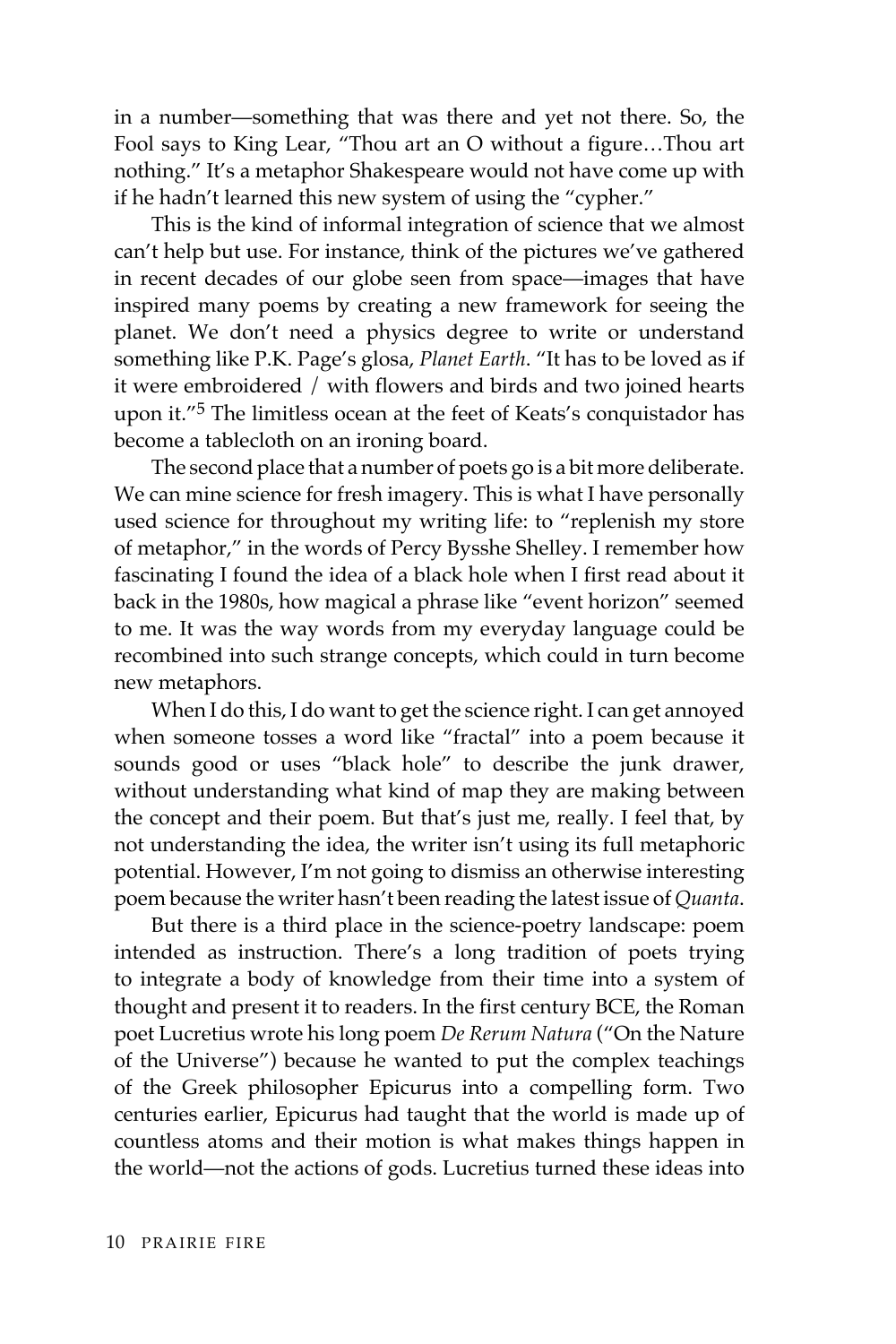his great long poem because he wanted to counter the superstitious behaviour of his fellow Romans in their turbulent times.

Then there was Alexander Pope, centuries later, writing another long poem that tries to make sense of the science of his day. Just think! Pope belonged to the first generation ever to look through a microscope and see the tiny, living material there: bacteria, protozoa, cells, the complexity of human muscle tissue. And towards the end of his life, he wrote *An Essay on Man* in which he was trying to work out the implications of this new knowledge, garnered from both microscope and telescope, in poetic form. How might these facts fit with the medieval philosophy that underlay the doctrines of the Catholic Church in which he grew up?

More recently, I found myself embarked on a similar effort to pull together all the reading and thinking I've done about different fields of science into a long poem that tries to put together a picture of where we fit into the cosmos. It became the title poem of that new book—the one I was about to launch.

Talk about a grandiloquent task. God help me, I have entered the realm of didactic poetry. "Didactic." It's such a pejorative term. *Did. Ack. Tic.* Like you only want to stick things on a table with thumb tacks. We poets can protest, witness, describe, deconstruct. But we're not generally supposed to "tell," like a teacher looking grimly over her glasses from the front of the classroom.

However, the word "didactic" originally meant "skilful teaching," a praiseworthy effort to make learning interesting and memorable. When I'm taking up this voice in poetry, I like to think of it as sharing, rather than a forcible download of information.

However, to share anything in the world of ideas, we do need to start with some common map conventions. This necessity affects my poetic decisions. I choose to use full sentences and ordinary punctuation. I even put footnotes at the back of books. I care about whether you get the connections I'm trying to make. I don't want to mislead you. From this position in the poetry-science landscape, I feel I have to get things as "right" as I can.

I recognize this is a somewhat unfashionable poetic voice. I mean, Alexander Pope, for heaven's sake. How regressive can you get? That Augustan satire, its problematic voice that says, "From up here, I know best." Perhaps it was even more worrying to find myself adopting his heroic-couplet form, that eighteenth-century slam-down of rhyme.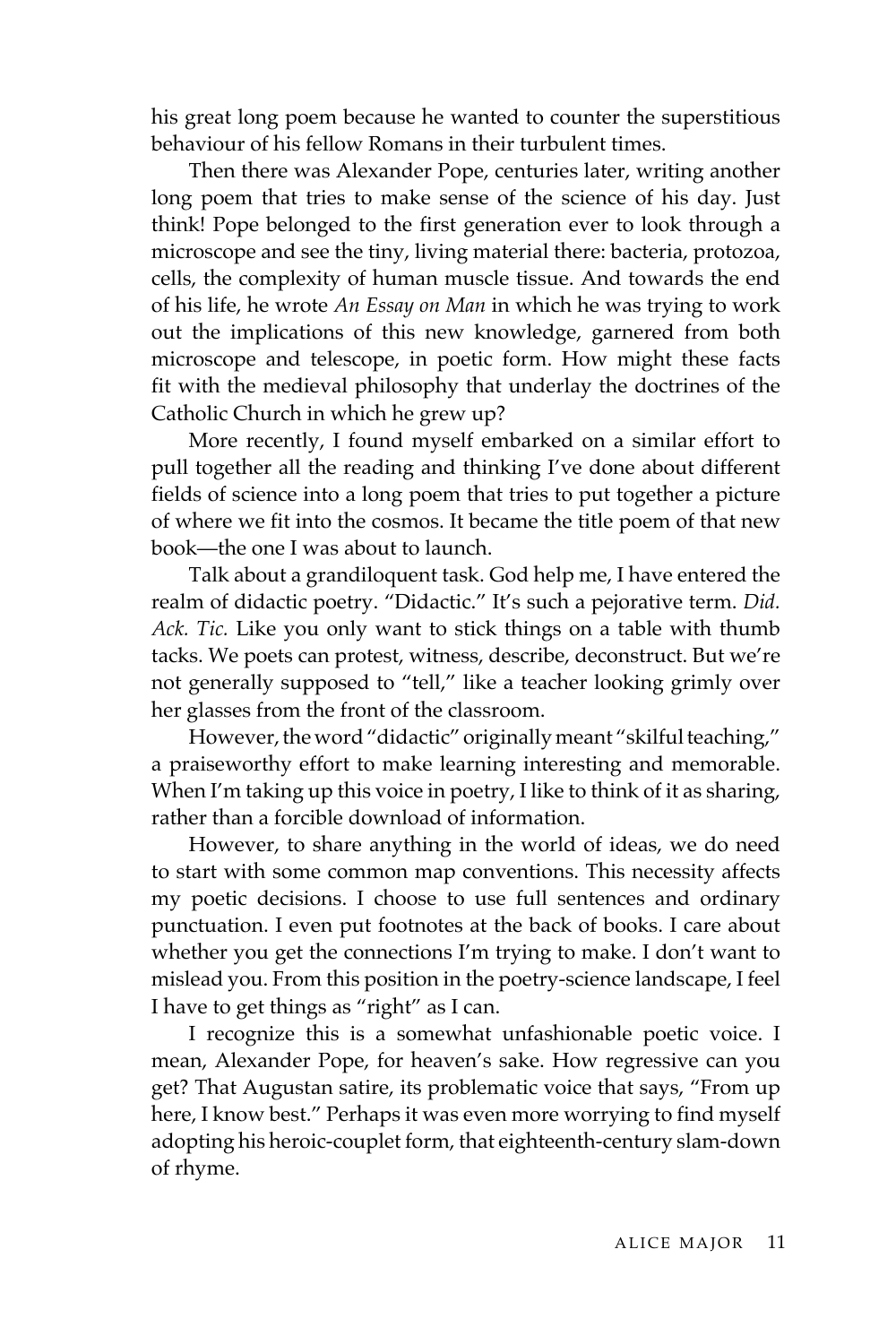But I had such *fun* writing this poem. I enjoy the challenge of writing about science, trying to express something that is "true", faithful to the scientific thought, yet keeping it in the realm of poetry with all the pleasures that our form of communication offers. I realized the usefulness of rhyme—contemporary rhyme, rather than Pope's eighteenth-century masculine matches—in making information interesting. The form became this big engine pulling me along. It felt like I was driving this huge bulldozer…*To hell with "tell it slant." To hell with post-structuralist critical theory. I'm coming through!*

Still, the question recurs, how *truthful* am I being? As teacher, how do you ever know you've got it exactly right? Obviously, I *can* screw up! There are probably times when I've made mistakes I don't even know about. And time will put me in my place—the science of today will become inadequate.

Aspirations to truth do require humility.

#### *Truth and us*

Science, whatever its faults and flaws, is driven by the human desire shared by poets to understand how things hang together. Scientists may focus on details of population growth or subatomic particles. But poets are also driven by the desire to acquire knowledge and to incorporate it into what we have gained already. We want to pull a broader understanding into our orbit. What does it mean for human beings? For society? For spirit? For our place in the cosmos? (Sometimes poets are better than scientists at doing this.)

We also like to share that understanding—to map from one area of experience to another, using metaphors that are not small, neat bullseyes on a target, nor fuzzy generalities that observe no constraints of accuracy, but metaphors that preserve the meaningful relationships of this world. (And poets are definitely more comfortable with metaphor than the mathematicians are.)

In the end, what is it that I'm trying to say about poetry and truth and me? Every poet reaches after truth in some way through some portal. Mine is science. First, because of the sense of wonder that it gives me, the sense that the universe is far more fabulous and interconnected than we might have thought. Science takes me out of myself, my little life. It's not reductive or determined—that's a stereotype from a century ago.

But I also reach for truth this way because it feels like an understanding we are all building in common: a shared understanding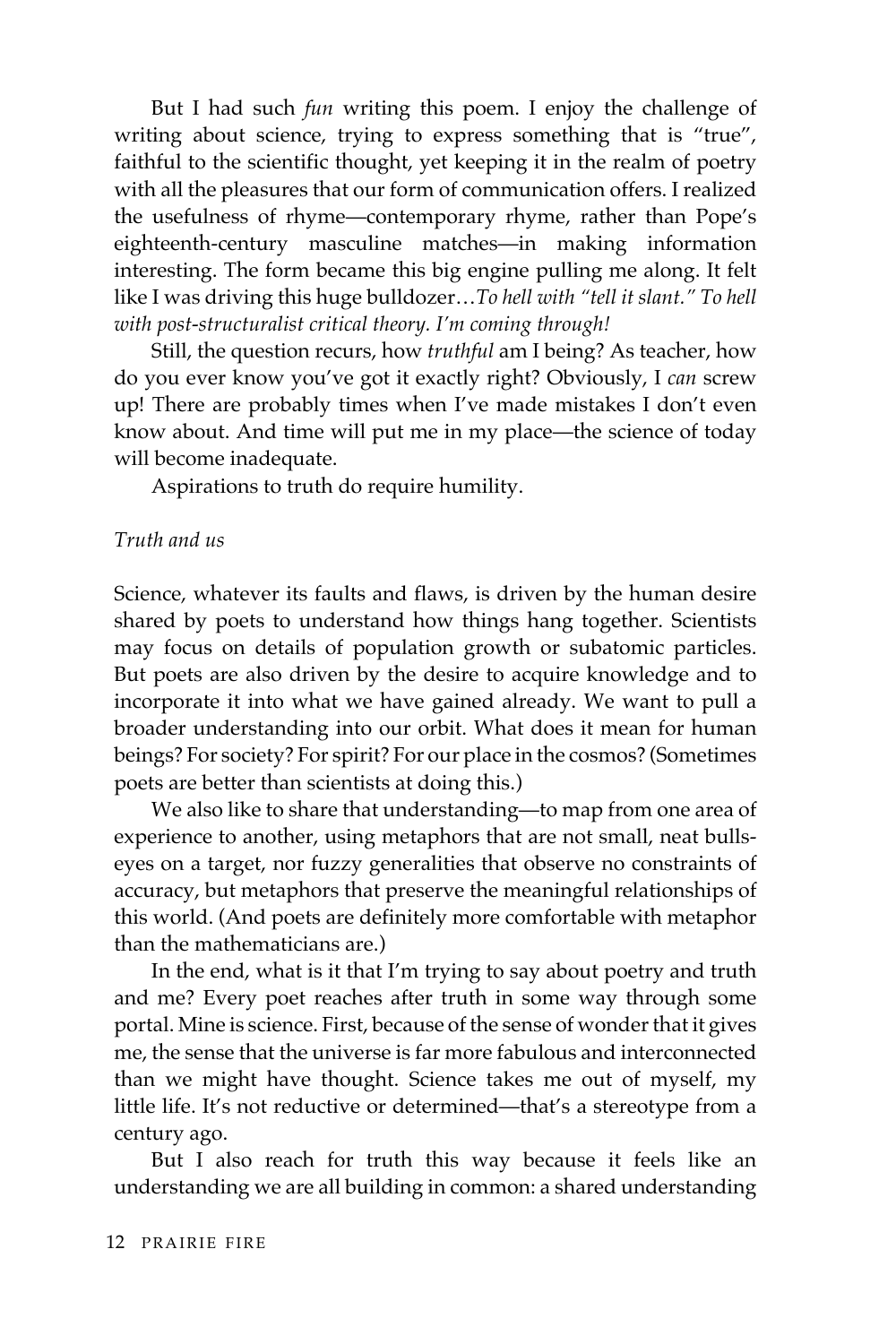that is facilitated by technology but ultimately has to rest in the individual heart. It's an enterprise that weaves together the individual and the whole.

This understanding isn't a static structure but a map we are continuously exploring from our place in it. It is a map of the *range* of things that humans are: not a single thing called "human nature," but a landscape within a landscape. It is a map of where we live, and how we are threaded into that home. It is a map of where we are in the narrative of time. We are insignificant and yet we matter "in a cosmos where / everything is common, and everything is rare."

We have a stereotype about science, that it is the pursuit of the relentlessly new. But it's really a journey to fill in a map that we've been sketching throughout human history. There are things we've known about ourselves forever. But we do need to figure out more detail, to answer questions like "Why are we like this?"—and to answer them accurately, with care, not ideology.

We sometimes try to impose the same stereotype of invention on poetry. However, as a poet, my task is not to think—or write—things that have never been thought or written before, displaying some strange quality called "originality." No, I want to absorb what has been thought, discovered, by others and to share that back out again, to be part of the widening circles of understanding. Which means trying to be as truthful as I can.

After all this, does it matter that Keats confused his conquistadors?

Wikipedia has a story that his friend Charles Clark had pointed out the error, but that Keats decided to keep it because he thought the line sounded better as "stout Cortez" rather than "Balboa." I present this "fact" with caution, since I haven't been able to confirm it.

Maybe it's not that big a deal, two centuries after Keats wrote his sonnet and five centuries after *some* conquistador stood on the far side of Panama and thought he was the first person to look at the Pacific. However, IF I had been there with young John Keats, and IF he stuck with the error because he just thought the line sounded better that way, then I might have put my hand on his shoulder and said, "Look, John, screw the scansion. Let's strive to get it right."

So to conclude, and for the record, I'd like to read you that section of *Welcome to the Anthropocene* with the science corrected…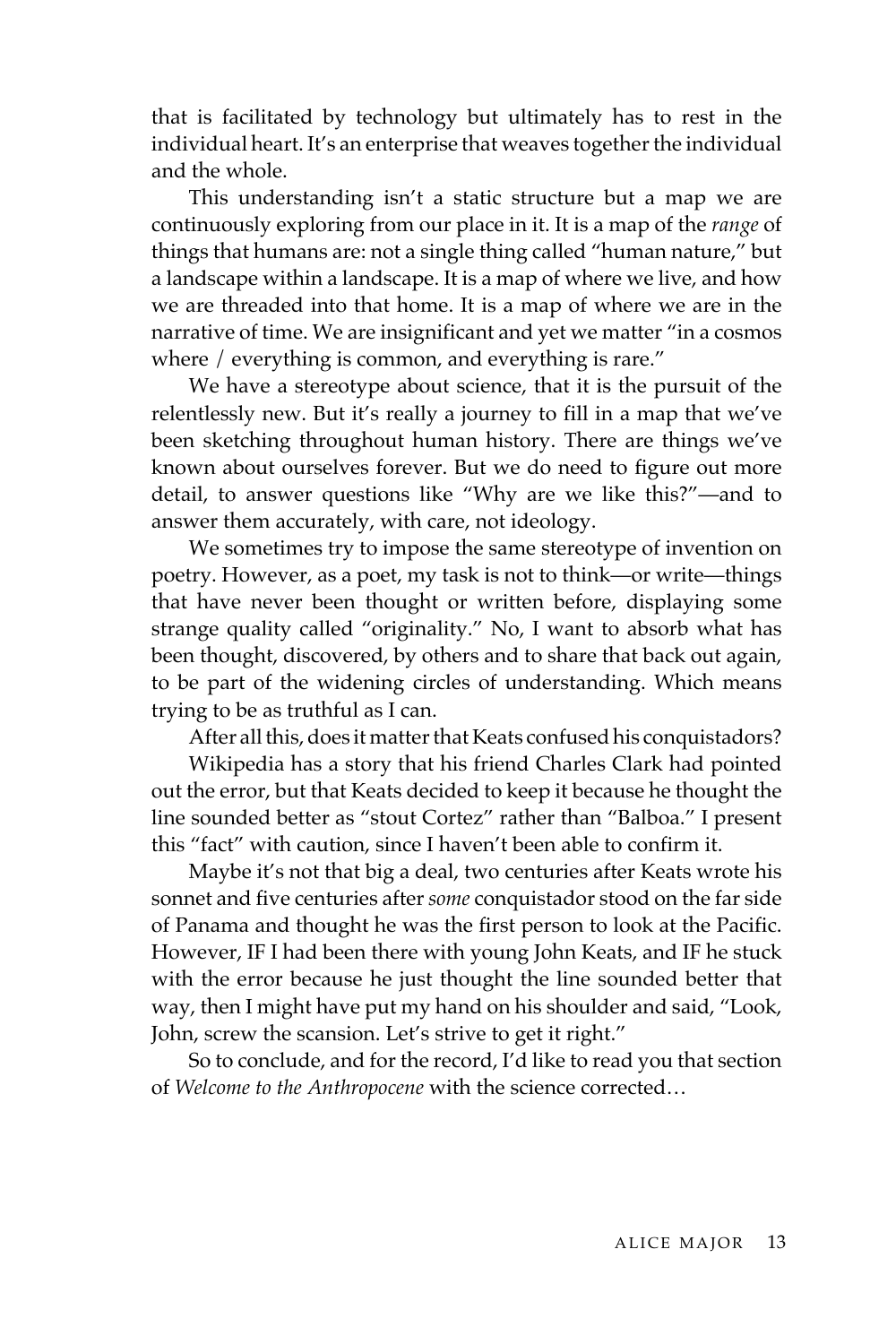*Atoms or systems into ruins hurl'd, And now a bubble burst, and now a world.* —Alexander Pope, *An Essay on Man*

To all you entries in the global database of life: welcome. Welcome to this hyperspace during which humanity has hacked into the planet's history. In this tract of ad hoc coding, we're running trials like half-assed systems analysts whose files have never been backed up, reckless geeks who don't know when we've pressed 'delete' once too often.

Still, we might be content on a planet with no great auks or elephants, polar bears or pandas. How often do we meet Sumatran tigers on our city streets (or want to)? We could simply look at legendary beasts in picture books or videos. They're nice-to-haves, not musts for daily life. As for rhinoceros, white shark or Orinoco crocodile, who'd care for living with one, cheek by jowl?

We don't mourn the passing of the mammoth every morning, nor the vanished giant sloth, even if our weaponry inventions helped to push them off extinction's sharp-edged shelf. In fact, we've benefitted from the cull of evolution. We'd not be here at all if dinosaurs had not turned up clawed toes and left. Yes, it's too bad about the dodos, but there are many other lineages of pigeon. The earth still manages to maintain its total biomass. That bulk may shift from balanced muscle to a pulp of sagging flab around the waist; it matters not the least. There are as many creatures

| -                  |  |
|--------------------|--|
| ٠<br>۰.<br>ł<br>۰. |  |
| ×<br>v             |  |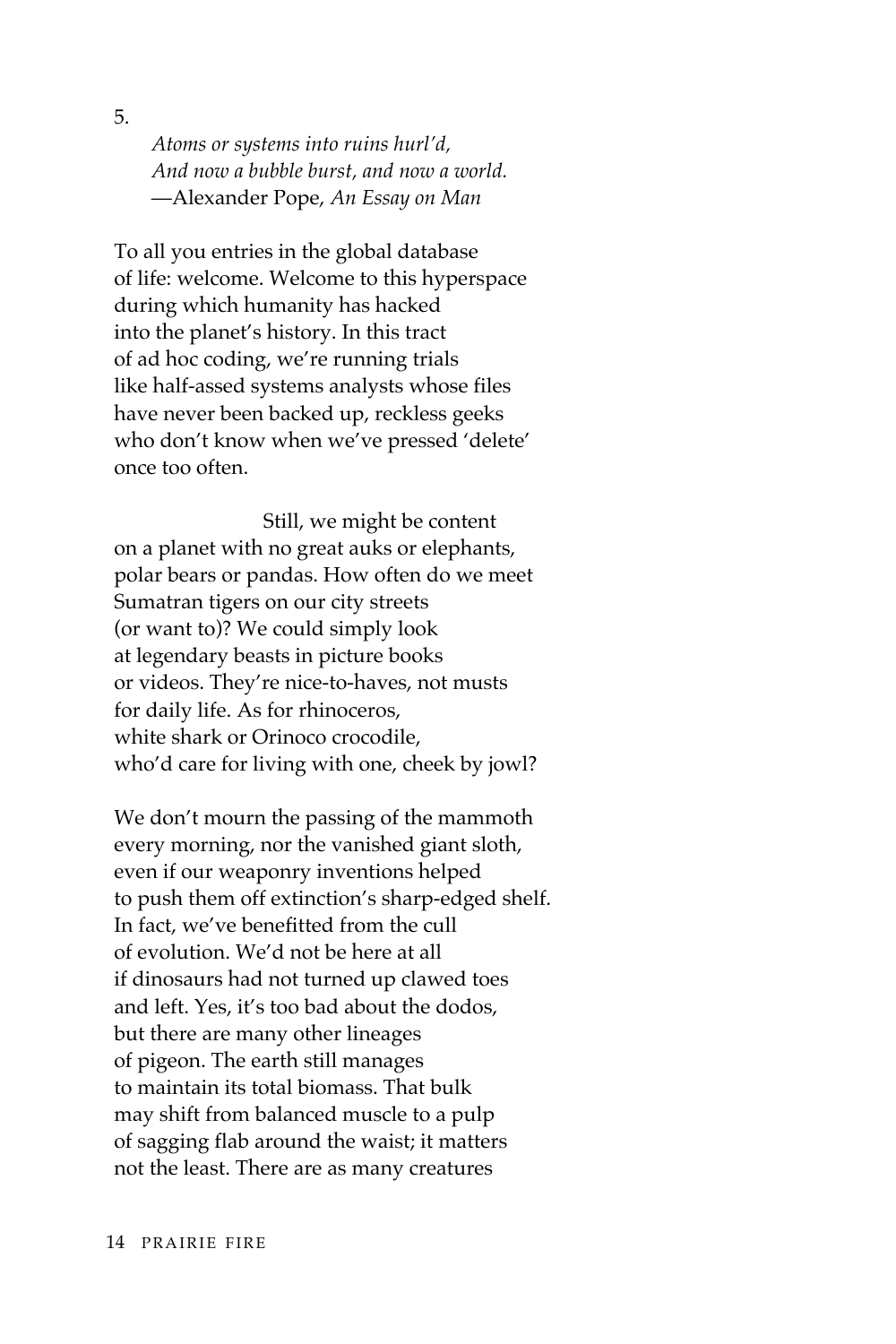living on the planet as have ever been — even if a lot them are hens.

But fear is growing in us (like a gas after too rich a meal) that we have passed some threshold — that we may be rendering earth derelict, a disaster ending not just giant pandas but ourselves. A fear we're blocking earth's escape valves and bio-sinks. Many will dismiss the question they say it's just a touch of indigestion, we'll be fine. Besides, they say, it isn't us one good fart of forest-fire exhaust dwarfs all the output of our vehicles. Still, doubt's sour odour lingers in our nostrils like effluvia wafting from our garbage dunes. Our conurbations spread their plumes of carbon far beyond the city limits, and our roaring engineering mimics volcanic-level belches every day. Sober citizens consider ways to plan for rising tides and surging storms as polar ice caps melt and our world warms. We design deployable walls, but feel as if we were the child in some old tale of dikes and imminent disaster, sensing that the cracks are spreading faster than adults (waking finally) can mend with chips of silicon and bags of sand.

Life has done this before — tipped the balance, when microbes poured a poisonous chalice of oxygen into their air. Dumb actors in climatic havoc, *Cyanobacter*  out of control, replicating round the globe. Their 02 off-gas choked off anaerobes, turned the entire planet's atmosphere to hostile smog, thereby launching our career of carelessness to others.